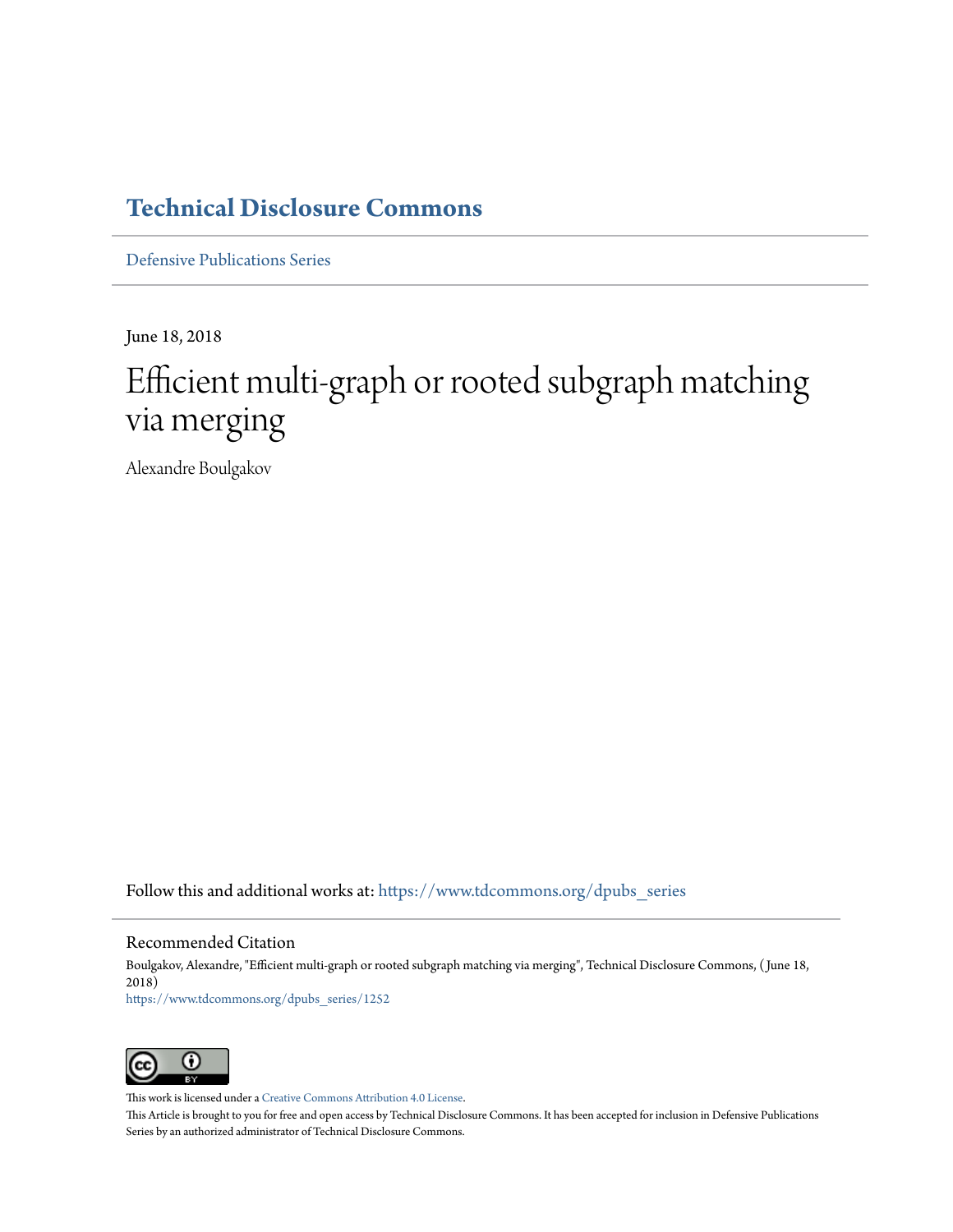# **Efficient multi-graph or rooted subgraph matching via merging**  ABSTRACT

The problem of matching one or more graphs or subgraphs with a non-deterministic finite automaton (NFA) is of importance in various domains of computer science. An example is regular-expression matching, which can be formulated as a graph-matching problem. Current techniques of matching multiples graphs or subgraphs against NFAs have relatively high computational complexity. This disclosure presents matching techniques with complexity that is linear in the size of the graph. A single, larger, graph is constructed from the set of graphs to be matched. The larger graph is considered as an NFA. A single-NFA to single-NFA matching procedure of linear space and time complexity is employed to match the larger graph against the NFA. Overlaps between the set of graphs or subgraphs are leveraged to produce gains in computational efficiency.

#### KEYWORDS

- Multiple graph matching
- Non-deterministic finite automaton (NFA)
- Rooted subgraph
- Regex matching

## **BACKGROUND**

Certain problems in computer science (e.g., regular-expression matching and similar problems) are based on matching a series of rooted, edge-labeled graphs with a non-deterministic finite automaton (NFA). Specifically, for each of given series of rooted, edge-labeled graphs, a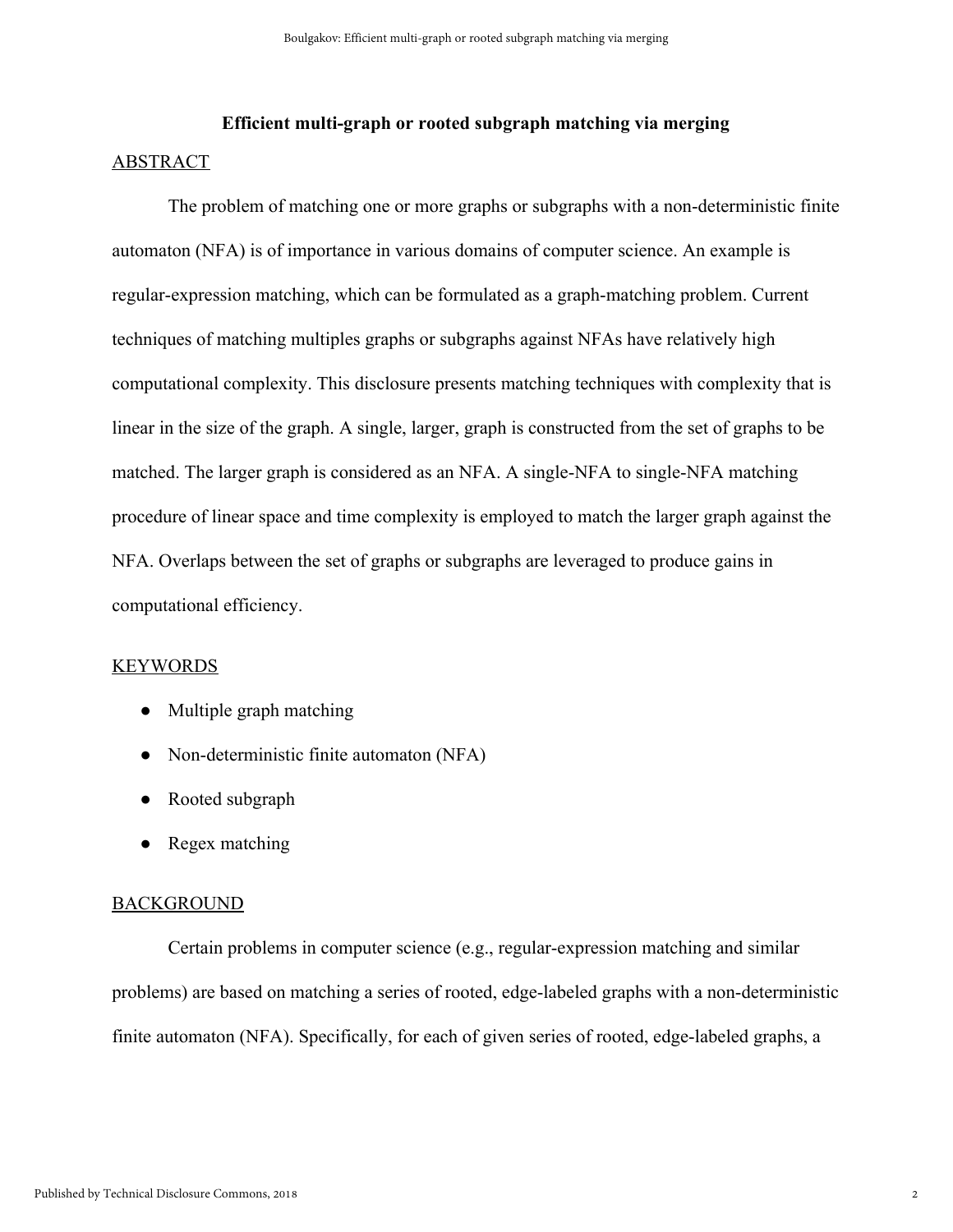determination is made if any sequence of edge labels on any possible rooted path through the graph is matched by a given NFA.

A recent paper [1] describes techniques to determine a match between a single, rooted, edge-labeled graph and a given NFA. The techniques determine match between the graph and NFA by considering the graph as an NFA with all states accepting. A synchronized product of the two NFAs is defined such that the problem of determining match of single graph to NFA is equivalent to determining whether the product-NFA has a non-empty acceptance set. The problem of matching single graph to NFA is thus reduced to a reachability problem solvable in linear time and space, e.g., using a breadth-first or depth-first search.

### **DESCRIPTION**

This disclosure presumes the existence of techniques, e.g., as described in [1], that determine match between a single graph and a given NFA, and applies such techniques to the problem of matching a multigraph or rooted subgraphs to a given NFA.



**Fig. 1: Matching an NFA against multiple graphs or subgraphs**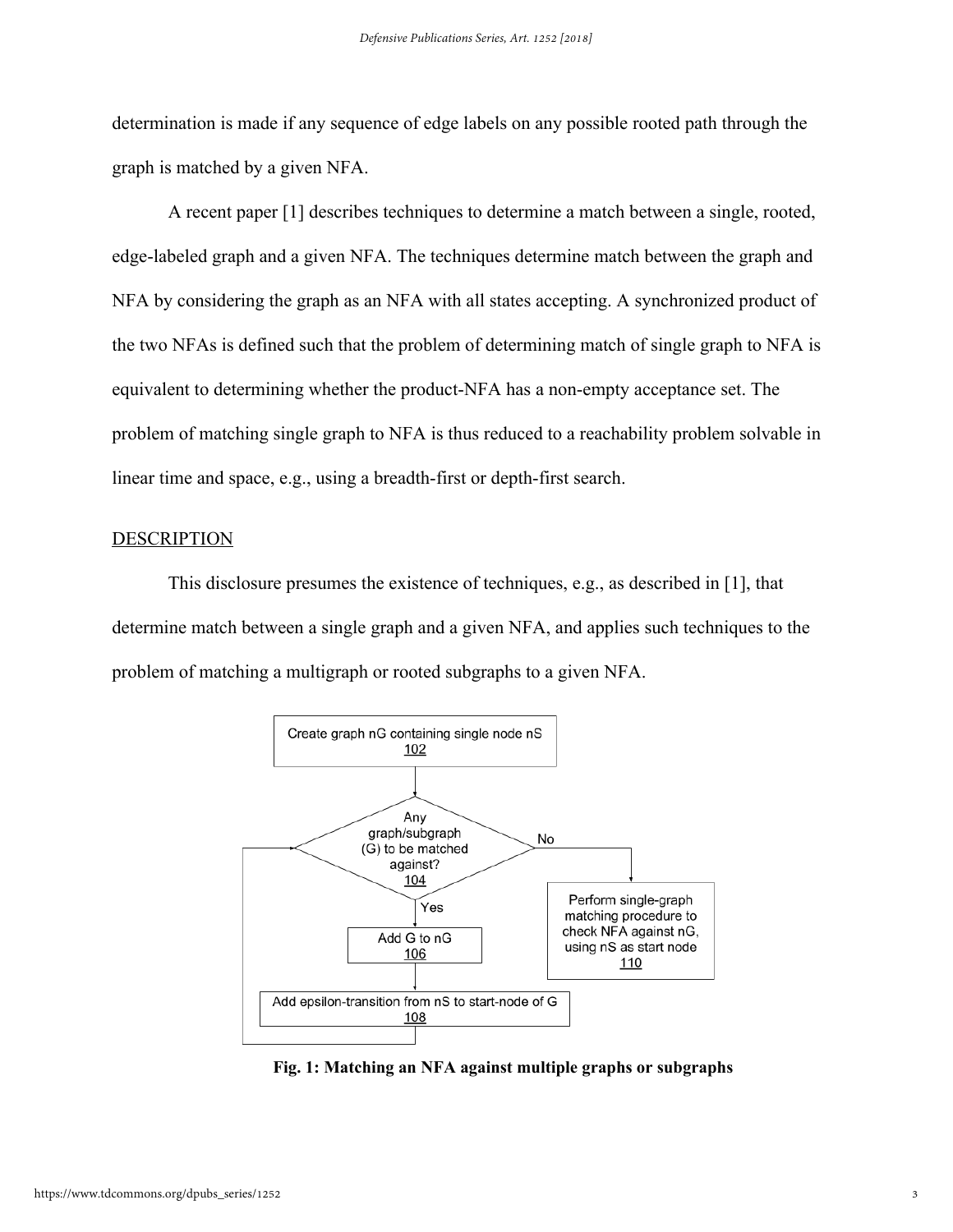Fig. 1 illustrates matching of an NFA against multiple graphs or rooted subgraphs simultaneously. A new graph nG is created with a single node nS (102). For each graph or rooted subgraph G that the NFA is to be matched against (104), G is added to nG (106). An epsilon transition is added from nS to the start node of G (108). In this manner, a single, larger graph nG is constructed comprising the given series of graphs. A single-graph-to-NFA matching procedure (e.g., as described in [1]) is performed to match the NFA against nG using nS as the start node of nG (110).

Gains in computational efficiency accrue when the graphs comprising nG overlap. An overlap in two or more constituent graphs or subgraphs of nG causes the overlapping nodes to be processed just once. This overlap can be introduced by applying techniques like bisimulation after unifying all graphs into the larger graph nG, e.g., just before (110).

The overlap between constituent graphs often arises naturally, as illustrated by the following examples.

*Example 1*: A regex match is to be performed against all suffixes (foobar, oobar, obar, etc.) of a given string foobar. The traditional approach, of determining match against each suffix foobar, oobar, etc., is computationally expensive. In contrast, per the techniques of this disclosure, the string foobar is mapped to the graph nG, with the node nS having an epsilon transition to each node within nG. In this case, the overlap between constituent subgraphs occurs naturally, and the matching problem is solved within time and space complexity that is linear in string length.

*Example 2*: Given a control flow graph of a binary executable file, a syscall graph is desired together with a set of entry points into the graph. In this case, the single control flow graph is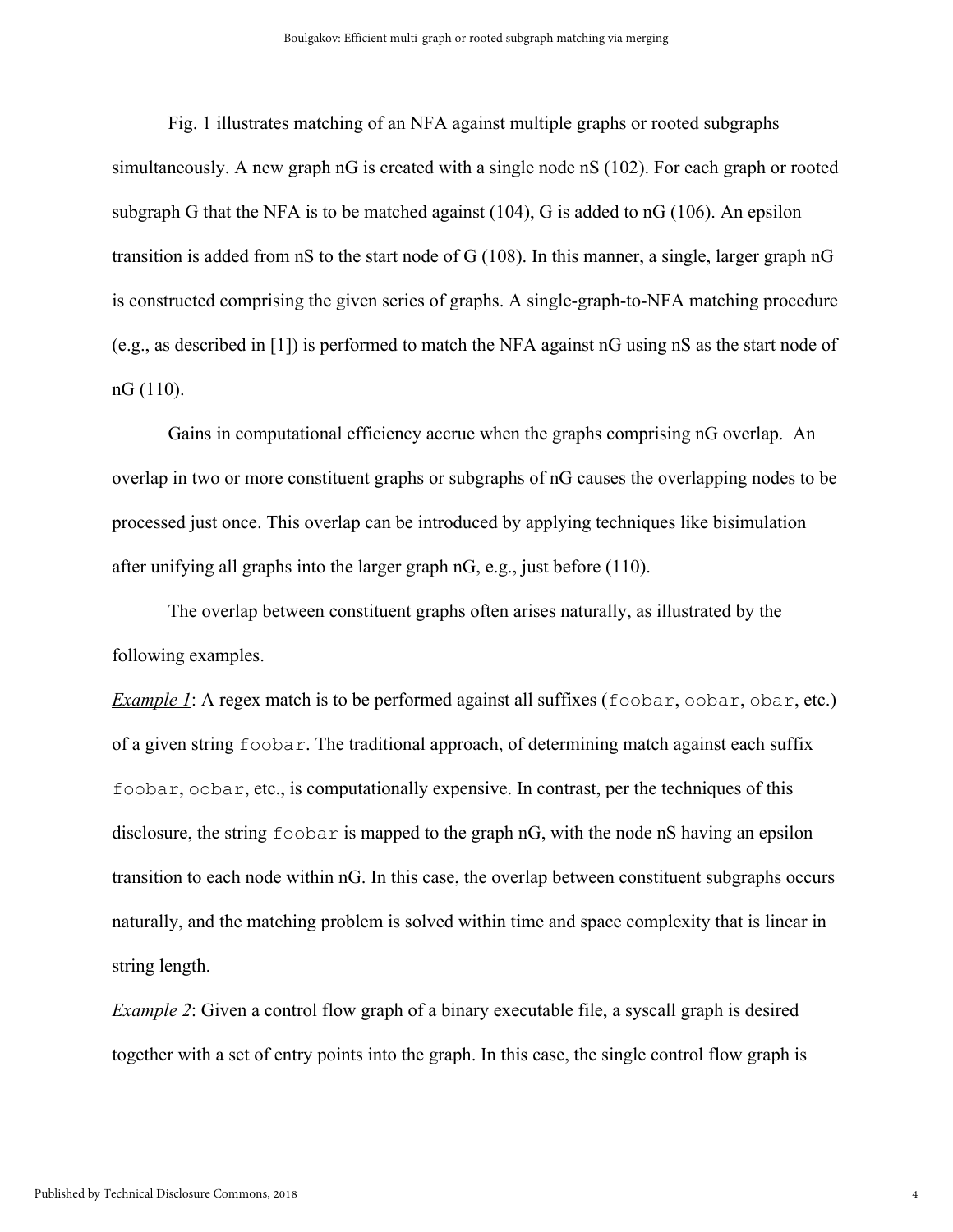mapped to the graph nG, and each entry point is recorded as the root of a rooted subgraph. Again, overlap naturally arises between the rooted subgraphs.

The described techniques apply to problems involving matching multiple graphs or subgraphs against another graph, or generally for matching problems in any domain where data is expressed as graphs. For example, the techniques find use in matching specifications of a particular behavior of interest against a superset of behaviors extracted from an executable file of interest using static analysis. Another application of the techniques, e.g., within the domain of computer security, is to match the same behavior specification against the observed behavior of an application when run on a test system.

### **CONCLUSION**

This disclosure presents techniques to match one or more graphs or subgraphs with another graph or non-deterministic finite automaton (NFA). The techniques are of relatively low complexity, e.g., linear in the size of the graphs and NFA. The techniques have various applications, e.g., matching of particular behaviors of binary executables against a superset of behaviors, regular-expression (regex) matching, etc. A single, larger, graph is constructed from the set of graphs or subgraphs to be matched. The larger graph is considered as an NFA. A single-NFA to single-NFA matching procedure of linear space and time complexity is employed to match the larger graph against the NFA. Overlaps between the set of graphs or subgraphs are leveraged to produce gains in computational efficiency.

#### REFERENCES

[1] Boulgakov, Alexandre, "Matching a graph with a non-deterministic finite automaton," Technical Disclosure commons, (June 14, 2018) [https://www.tdcommons.org/dpubs\\_series/1246](https://www.tdcommons.org/dpubs_series/1246/)